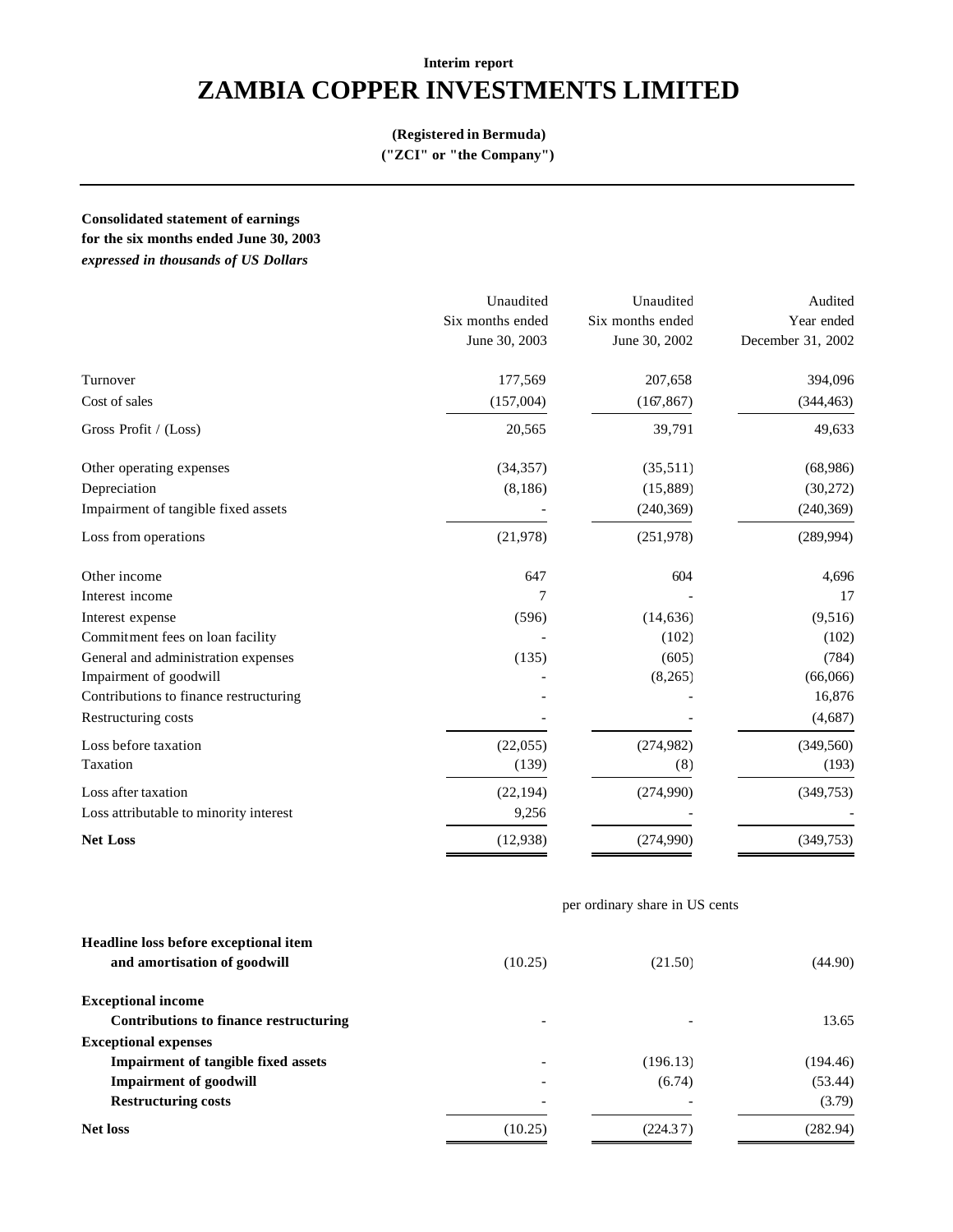## **Consolidated statement of financial position**

**as at June 30, 2003**

*expressed in thousands of US Dollars*

|                                                   | Unaudited<br>Six months ended<br>June 30, 2003 | Unaudited<br>Six months ended<br>June 30, 2002 | Audited<br>Year ended<br>December 31, 2002 |
|---------------------------------------------------|------------------------------------------------|------------------------------------------------|--------------------------------------------|
| <b>Fixed Assets</b>                               |                                                |                                                |                                            |
| Tangible fixed assets                             | 111,131                                        | 39,343                                         | 100,195                                    |
|                                                   | 111,131                                        | 39,343                                         | 100,195                                    |
| <b>Investments and advances</b>                   |                                                | 54,142                                         |                                            |
|                                                   | 111,131                                        | 93,485                                         | 100,195                                    |
| <b>Current assets</b>                             |                                                |                                                |                                            |
| <b>Stocks</b>                                     | 75,891                                         | 95,990                                         | 88,308                                     |
| Accounts receivable                               | 43,033                                         | 51,355                                         | 46,658                                     |
| Cash and short-term investments                   | 17,803                                         | 8,702                                          | 39,126                                     |
|                                                   | 136,727                                        | 156,047                                        | 174,092                                    |
| <b>Current Liablilites</b>                        |                                                |                                                |                                            |
| Short term loans and bank overdrafts              | (13,805)                                       | (13, 877)                                      | (5,824)                                    |
| Accounts payable and accrued liabilities          | (42, 684)                                      | (51, 976)                                      | (53, 171)                                  |
|                                                   | (56, 489)                                      | (65, 853)                                      | (58,995)                                   |
| Net current assets                                | 80,238                                         | 90,194                                         | 115,097                                    |
| <b>Total assets less current liabilities</b>      | 191,369                                        | 183,679                                        | 215,292                                    |
| Long term liabilities                             |                                                |                                                |                                            |
| Long term loans                                   | (35,093)                                       | (380, 105)                                     | (35,033)                                   |
| Provisions                                        | (90, 843)                                      | (77, 632)                                      | (92, 632)                                  |
| Deferred purchase consideration                   |                                                | (61, 913)                                      |                                            |
| Minority interest                                 | (27,079)                                       |                                                | (36, 335)                                  |
| Net assets / (liabilities)                        | 38,354                                         | (335, 971)                                     | 51,292                                     |
|                                                   |                                                |                                                |                                            |
| <b>Capital and reserves</b><br>Capital            | 508,807                                        | 46,781                                         | 508,807                                    |
| Accumulated deficit                               | (470, 453)                                     | (382, 752)                                     | (457,515)                                  |
|                                                   |                                                |                                                |                                            |
|                                                   | 38,354                                         | (335, 971)                                     | 51,292                                     |
| Number of ordinary shares in issue                | 126, 197, 362                                  | 122,559,900                                    | 126, 197, 362                              |
| Net asset value (per ordinary share) in USD cents | 30.39                                          | (274.13)                                       | 40.64                                      |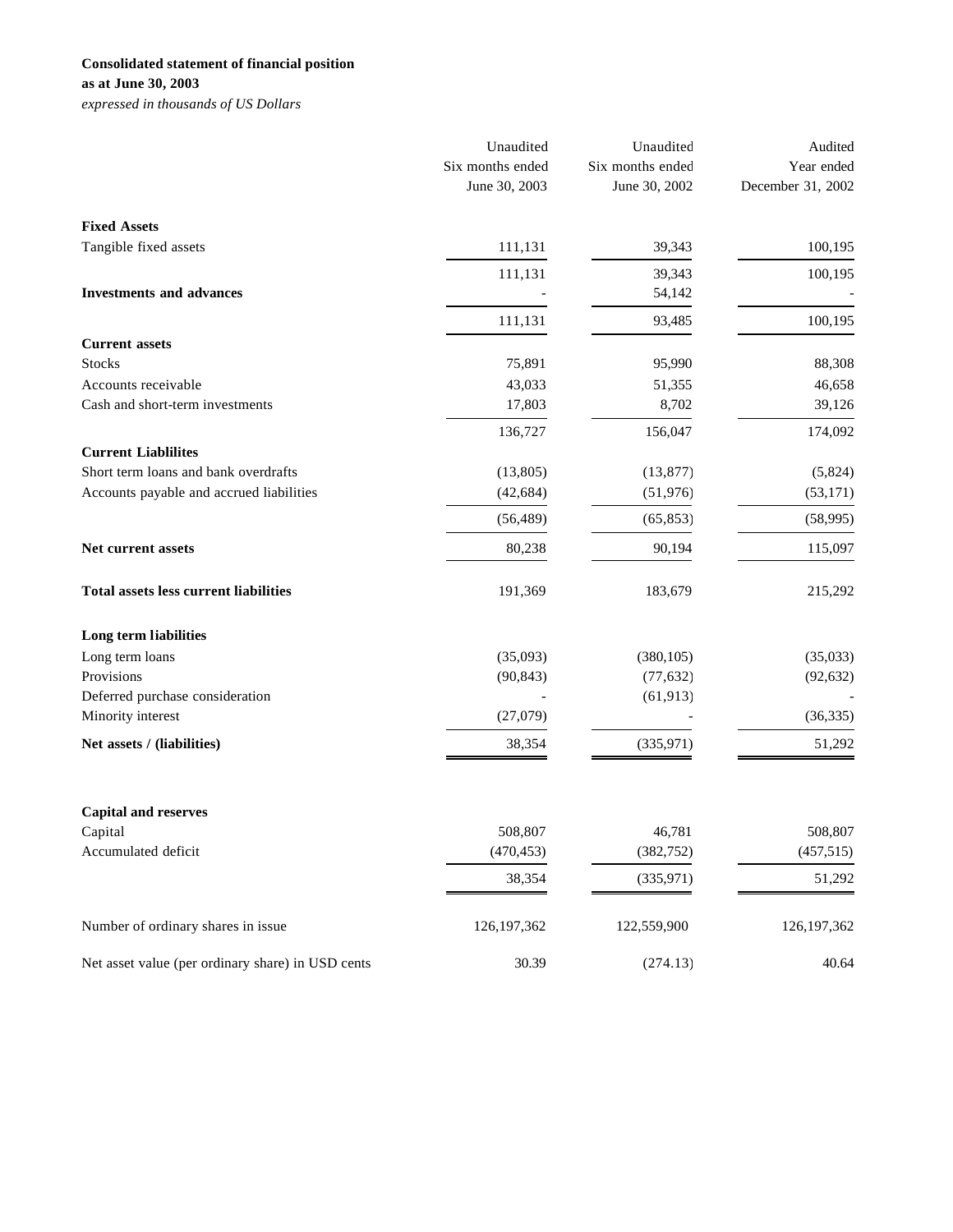## **Consolidated statement of changes to equity**

**for the six months ended June 30, 2003**

*expressed in thousands of US Dollars*

|                                        | Share   | Contributed | Accumulated |           |
|----------------------------------------|---------|-------------|-------------|-----------|
|                                        | capital | surplus     | deficit     | Total     |
| <b>Balance at December 31, 2001</b>    | 29,426  | 17,355      | (107,762)   | (60, 981) |
| Shares issued (note 21)                | 873     |             |             | 873       |
| Contributed on restructuring (note 21) |         | 461,153     |             | 461,153   |
| Loss for the year                      | -       |             | (349,753)   | (349,753) |
|                                        |         |             |             |           |
| <b>Balance at December 31, 2002</b>    | 30,299  | 478,508     | (457, 515)  | 51,292    |
| Loss for the period                    |         |             | (12,938)    | (12, 938) |
|                                        |         |             |             |           |
| Balance at June 30, 2003               | 30,299  | 478,508     | (470, 453)  | 38,354    |
|                                        |         |             |             |           |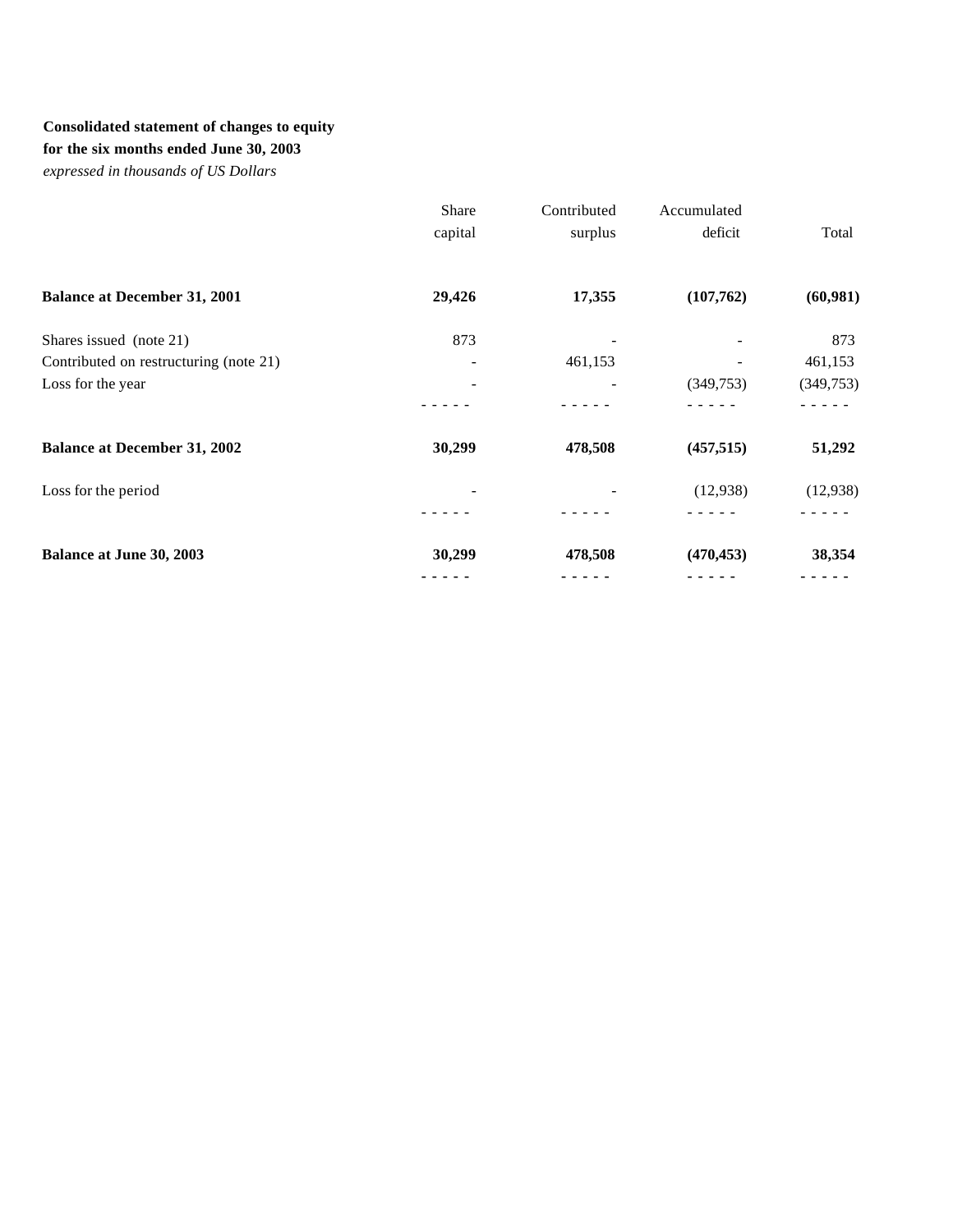### **Consolidated statement of cash flow for the six months ended June 30, 2003**

*expressed in thousands of US Dollars*

|                                                          | Unaudited<br>Six months ended<br>June 30, 2003 | Unaudited<br>Six months ended<br>June 30, 2002 | Audited<br>Year ended<br>December 31, 2002 |
|----------------------------------------------------------|------------------------------------------------|------------------------------------------------|--------------------------------------------|
| Cash flow from operating activities                      |                                                |                                                |                                            |
| Cash received from customers                             | 180,188                                        | 212,933                                        | 398,559                                    |
| Cash paid to suppliers and employees                     | (188, 358)                                     | (186, 539)                                     | (378, 425)                                 |
| Cash (absorbed)/ generated by operations                 | (8,170)                                        | 26,394                                         | 20,134                                     |
| Interest received                                        | 7                                              |                                                |                                            |
| Interest paid                                            | (692)                                          | (933)                                          | (1, 343)                                   |
| Income tax paid                                          | (170)                                          |                                                | (80)                                       |
| Net cash (absorbed)/generated by operating<br>activities | (9,025)                                        | 25,461                                         | 18,711                                     |
| Cash flow from investing activities                      |                                                |                                                |                                            |
| Proceeds from disposal of tangible fixed assets          | 3                                              |                                                | 334                                        |
| Capital expenditure                                      | (20, 282)                                      | (34, 654)                                      | (58,277)                                   |
| Cash absorbed by investing activiites                    | (20, 279)                                      | (34, 654)                                      | (57, 943)                                  |
| Cash flow from financing activities                      |                                                |                                                |                                            |
| Proceeds from external borrowings                        |                                                | 95,000                                         |                                            |
| Advances by minority shareholders in KCM                 |                                                | 2,813                                          |                                            |
| Shareholders long-term loans received                    |                                                |                                                | 97,813                                     |
| Other loans received                                     |                                                |                                                | 35,000                                     |
| Contributions received to finance restructuring          |                                                |                                                | 33,637                                     |
| Short term loans repaid                                  |                                                | (60,000)                                       | (60,000)                                   |
| Cash generated by financing activities                   |                                                | 37,813                                         | 106,450                                    |
| Net increase / (decrease) in cash                        | (29, 304)                                      | 28,620                                         | 67,218                                     |
| Net cash $/$ (debt) at the beginning of the year         | 33,302                                         | (33,916)                                       | (33,916)                                   |
| Net cash / (debt) at the end of the year                 | 3,998                                          | (5,296)                                        | 33,302                                     |
| Cash deposits and cash at bank                           | 17,803                                         | 8,580                                          | 39,126                                     |
| Short term loans and bank overdraft - unsecured          | (13, 805)                                      | (13, 876)                                      | (5,824)                                    |
| Net cash / (debt) at the end of the year                 | 3,998                                          | (5,296)                                        | 33,302                                     |

The financial statements were prepared in accordance with International Financial Reporting Standards and in terms of the same accounting policies applied during the previous financial period.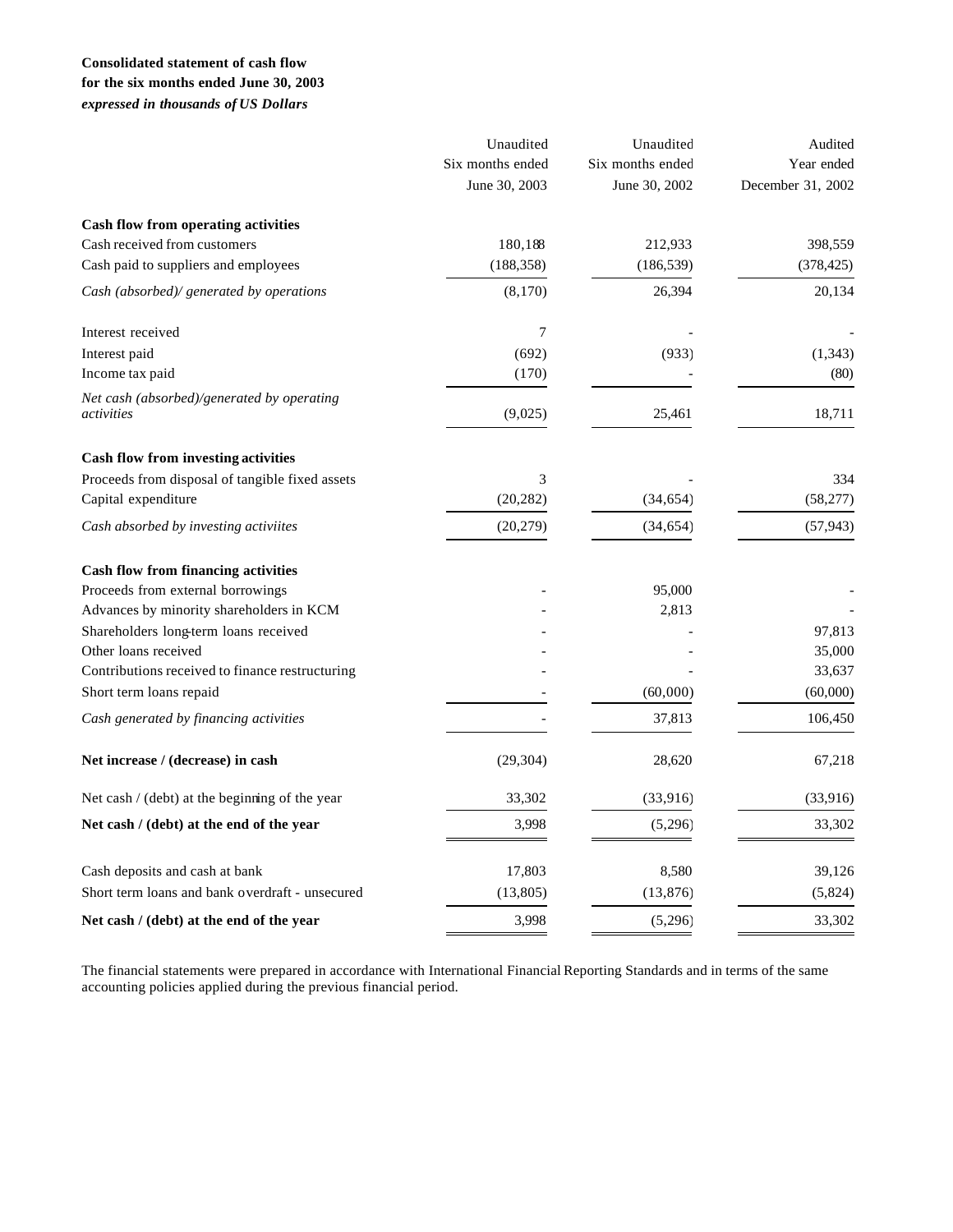#### **CHAIRMAN'S STATEMENT**

The six-month period to June 30, 2003 was characterised by the focus on consolidation after the restructuring process. The Company was able to build positively upon the foundations laid during the restructuring and is looking forward to further progress during the next period.

Despite progress on many fronts, the Company incurred a consolidated net loss of US\$12.9 million. This was mainly due to continued depressed metal prices throughout the period and restructuring costs at our subsidiary, Konkola Copper Mines plc (KCM). Production of copper at KCM was 92,477 tonnes. In spite of this creditable performance in production, market conditions continue to be difficult as the average price of copper was US cents 75.1 per pound (2002: US cents 71.5 per pound). Cobalt sales for the period were 726 tonnes at a realized price of \$7.72 per pound . Although there was a gradual improvement in copper and cobalt prices over the period, the outlook for copper prices and demand for the next period remains stable, although at relatively low levels. Operating expenses remain high, while the refurbishment programme continues to realise improvements in production levels and safety standards. Most significant is the Nkana smelter modernization project scheduled for completion in September which will reduce production costs by approximately U.S. 3c/lb of copper. The other is the Nchanga Tailings Leach Plant CCD circuit that will commence operation in November and increase leach copper recovery by 7%.

Since the withdrawal of Anglo American during September 2002, management has been actively involved in the development of a new business plan and has sought appropriate means to introduce additional finance to meet the capital requirements of KCM. As previously recorded in the Company's Annual Report, KCM is in the process of seeking a strategic equity partner to provide further technical assistance and financial support in the longer term.